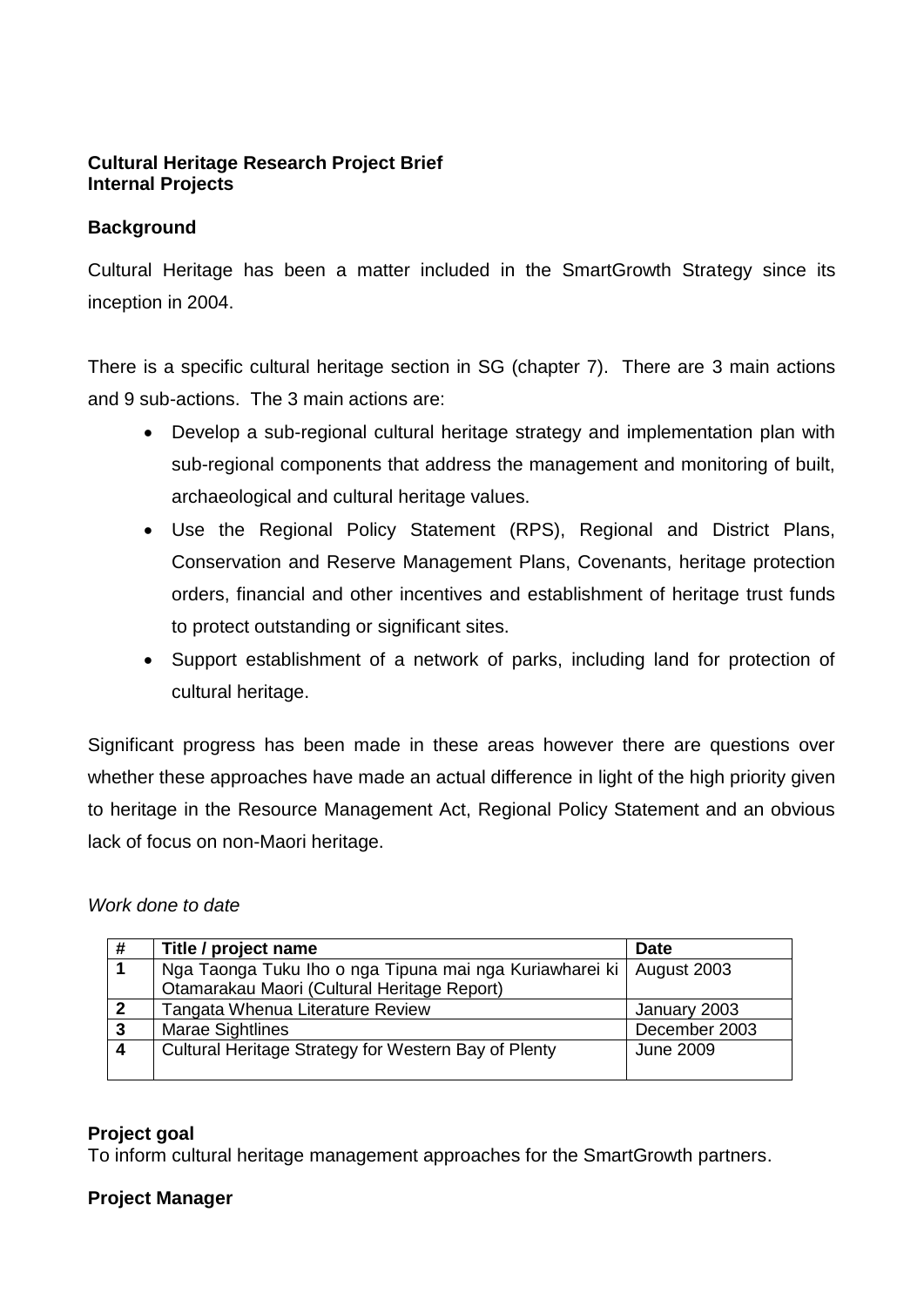#### Antoine Coffin, Tu Pakari Advisor

#### **Project Scope**

This project relates to cultural heritage resources within the Western Bay of Plenty but influences policy at a Bay of Plenty regional level. It includes identifying methods of implementation and gaps that may appropriate across many partners and various methods.

A separate piece of work is being undertaken on the post 2041 urban growth areas. This involves a high level fatal flaws and constraints identification.

The project is intended to be completed by October 2012.

### **Project Inputs**

Cultural heritage is recognised in a number of statutes including the Resource Management Act 1991 (6e, 6f), Historic Places Act 1993, Local Government Act 2002, and other legislation. There is no national policy statement for cultural heritage however there has been two reviews of cultural heritage management and strong statements in the findings and recommendations of the Tauranga Moana Waitangi Tribunal.

The District Plans are a key regulatory tool in managing cultural heritage. There have been extensive reviews recently of the TCC and WBOPDC district plans and the RPS with regard to heritage.

It is expected there will be three phases of work:

- Phase 1 confirm gaps in cultural heritage management
- Phase 2 assessment and evaluation of approaches
- Phase 3 recommendations

### **Project Outputs**

- Stocktake of current information on resource and processes
- Use of cultural heritage strategy (CHS) annual report template
- Update on three council actions identified in CHS
- Scoping of cultural heritage management issues and practise to inform option 1 and 2 of the Issues and Discussion paper
- Liaison with cultural heritage forum

### **Methodology (breakdown of phases and key tasks)**

1. Confirm brief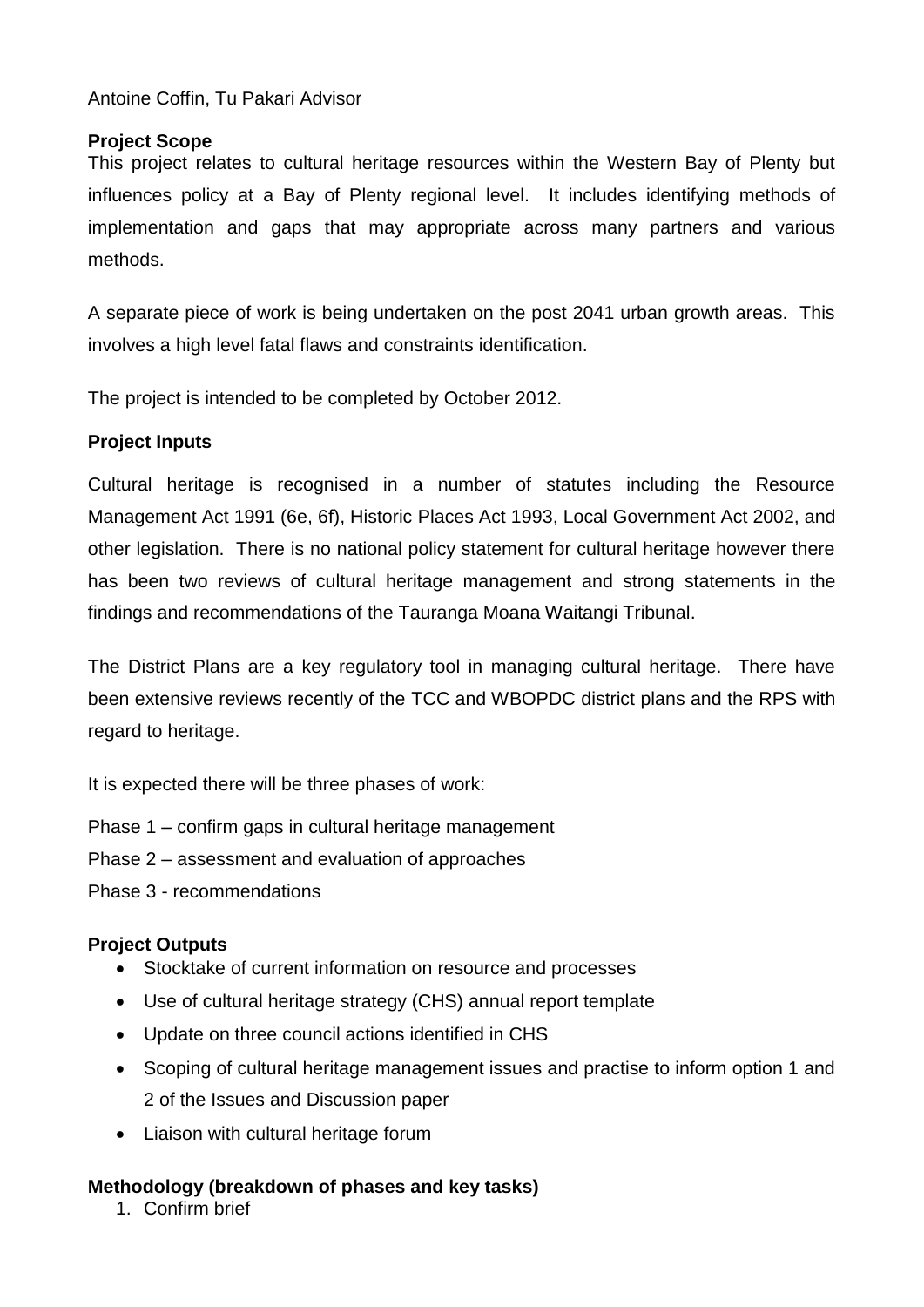- 2. Liaison with Bay of Plenty Regional Council heritage and partner council heritage policy staff
- 3. Stocktake of current information and processes
- 4. Background research and filling in annual report template
- 5. Workshop with CTWF IMG
- 6. Update to CTWF
- 7. Update on three council actions in CHS
- 8. Discussion on approaches in SmartGrowth Issues and Discussion paper
- 9. Presentation to IMG
- 10.Editing and update
- 11.Presentation to SGIC

## **Project Resources**

Antoine Coffin, Tu Pakari Advisor – author and facilitator

Combined Tangata Whenua Forum

CTWF IMG

Research Working Group

IMG

Bay of Plenty Regional Council heritage and partner council Maori policy unit staff

Identify any reference reports or databases that can be provided to the project

### **Consultation requirements**

*Research working group*

• Feedback on brief

*Combined Tangata Whenua Forum*

- Sign off for brief
- Feedback on final draft report

*CTWF IMG*

- Input into research
- Workshop

# **Timeframes**

Identify the milestones that are necessary in order to achieve the output in the timeframe agreed by the Research Working Group including work-shopping and signoff with SGIC.

| Project inception meeting            | June     |
|--------------------------------------|----------|
| Regular fortnightly project meetings | On-going |